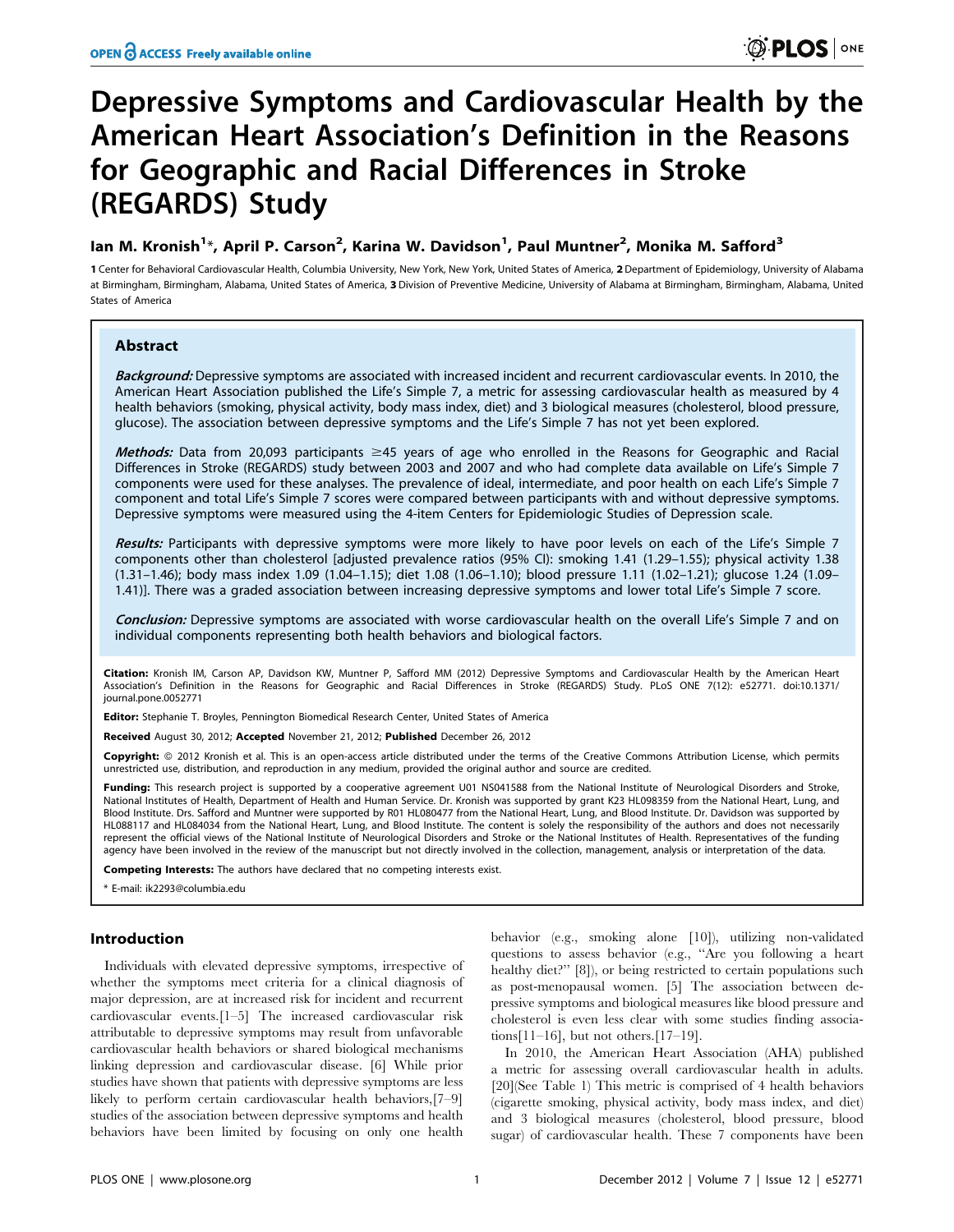labeled Life's Simple 7 for public health messaging. According to the metric, persons with all of these factors in the ideal range are classified as having ''ideal'' cardiovascular health, and others are classified as having ''intermediate'' or ''poor'' cardiovascular health depending on whether they have any components in the intermediate or poor levels. Although this metric was derived according to a consensus of experts, a lower number of ideal components on this metric has subsequently been associated with a higher incidence of cardiovascular disease and higher mortality. [21–22].

Examining the association between depressive symptoms and the Life's Simple 7 may lead to a better understanding of the mechanisms linking depressive symptoms with cardiovascular prognosis and may inform public health efforts to improve cardiovascular disease among vulnerable populations with psychological distress. We therefore compared the prevalence of ideal, intermediate, and poor levels of Life's Simple 7 components and summary scores of health behaviors and biological measures on the Life's Simple 7 among participants in the Reasons for Geographic and Racial Differences in Stroke (REGARDS) study with and without depressive symptoms. The REGARDS study provides a broad sample of US adults from which to examine this association and has a sufficient sample size to test whether depressive symptoms are differentially associated with individual components of cardiovascular health.

# Methods

# Ethics Statement

The organization of REGARDS is comprised of an Operations Center and Survey Research Unit at the University of Alabama at Birmingham, a Central Laboratory at the University of Vermont,

### Table 1. Definitions of the American Heart Association's Life's Simple 7 Components<sup>a.</sup>

| Life's Simple 7 component          | <b>Definition</b>                                                   |
|------------------------------------|---------------------------------------------------------------------|
| Smoking                            |                                                                     |
| Ideal                              | Never or quit >12 months                                            |
| Intermediate                       | Former, quit $\leq$ 12 months                                       |
| Poor                               | Current                                                             |
| <b>Body Mass Index</b>             |                                                                     |
| Ideal                              | $<$ 25 kg/m <sup>2</sup>                                            |
| Intermediate                       | 25-29.99 kg/m <sup>2</sup>                                          |
| Poor                               | $\geq$ 30 kg/m <sup>2</sup>                                         |
| Physical activity <sup>b</sup>     |                                                                     |
| Ideal                              | $\geq$ 4 times/week                                                 |
| Intermediate                       | 1-3 times/week                                                      |
| Poor                               | none                                                                |
| Healthy diet <sup>c</sup>          |                                                                     |
| Ideal                              | 4-5 healthy diet criteria                                           |
| Intermediate                       | 2-3 healthy diet criteria                                           |
| Poor                               | 0-1 healthy diet criteria                                           |
| <b>Total cholesterol</b>           |                                                                     |
| Ideal                              | <200 mg/dl, without medication                                      |
| Intermediate                       | 200-239 mg/dl or treated to $<$ 200 mg/dl                           |
| Poor                               | $\geq$ 240 mg/dl                                                    |
| <b>Blood pressure</b>              |                                                                     |
| Ideal                              | SBP/DBP<120/<80 mmHg, without medication                            |
| Intermediate                       | SBP of 120-139 or DBP 80-89 mmHg or treated to SBP/DBP<120/<80 mmHg |
| Poor                               | SBP≥140 or DBP≥90 mmHg                                              |
| Fasting serum glucose <sup>d</sup> |                                                                     |
| Ideal                              | <100 mg/dl, without medication                                      |
| Intermediate                       | 100-125 mg/dl or treated to $<$ 100 mg/dl                           |
| Poor                               | $\geq$ 126 mg/dl                                                    |

Abbreviations: SBP, systolic blood pressure; DBP, diastolic blood pressure.

<sup>a</sup>As per Lloyd-Jones et al [20].

 $^{\rm b}$ Definitions of ideal and intermediate levels of physical activity were modified from Lloyd-Jones et al [20] in which ideal level was defined as ≥150 minutes/week of moderate intensity activity or \$75 minutes/week of vigorous activity and intermediate level was defined as 1–149 minutes/week of moderate intensity activity or 1–74 minutes/week of vigorous intensity activity.

ecology in the direct displaned: 1) fish consumption ≥2 servings/week, 2) fruits or vegetables ≥4.5 cups/day, 3) sodium intake  $\lt$ 1500 mg/day, 4) sugar  $\lt$ 450 kcal/week, and 5) fiber/carbohydrate ratio  $>$  0.1.

 $^{d}$ To avoid excluding non-fasting participants, the following cut-points were used to classify the glucose component in participants (n = 2,378) who did not fast prior to their study visit: ideal <140 mg/dl; intermediate 140-199 mg/dl or treated to <140 mg/dl; poor  $\geq$ 200 mg/dl.

doi:10.1371/journal.pone.0052771.t001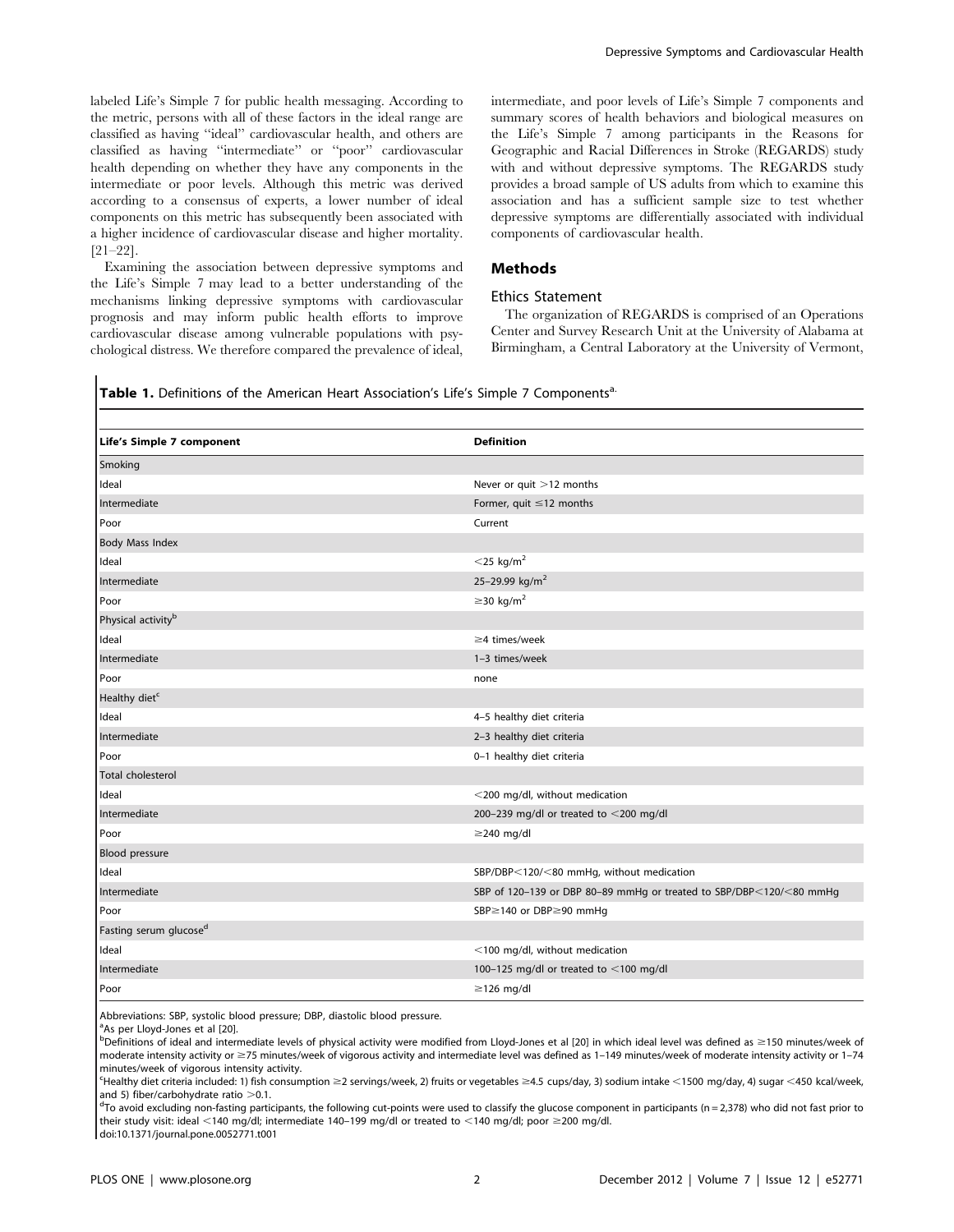an Electrocardiogram Reading Center at Wake Forest University, an in-home exam component provided by Examination Management Services Inc. (EMSI), and a medical monitoring and stroke adjudication center at Alabama Neurological Institute Inc. Additional oversight for the study is provided by the National Institute of Neurological Disorders and Stroke (NINDS). Study methods were reviewed and approved by the Institutional Review Boards of each of these organizations and by an external observational study monitoring board appointed by the funding agency, NINDS. As REGARDS participants were first contacted by telephone, participants initially provided verbal informed consent. At subsequent in-home study visits, trained EMSI personnel reviewed and obtained written informed consent from the participants.

# Study Participants

Between January 2003 and October 2007, 30,239 white and African American US adults,  $\geq 45$  years of age were enrolled into the REGARDS study, a population-based cohort study of stroke incidence and cognitive decline.<sup>12</sup> African Americans and residents from 8 Southern US states that comprise the ''stroke buckle'' (coastal plain region of North Carolina, South Carolina, and Georgia) and the ''stroke belt'' (remainder of North Carolina, South Carolina, and Georgia, plus Alabama, Mississippi, Tennessee, Arkansas, and Louisiana).were oversampled for inclusion. Potential participants were identified from commercially available lists of US residents and were recruited through an initial mailing followed by telephone contacts. The response rate of 33% and the cooperation rate of 49% were similar to those obtained in other large epidemiologic studies. [23].

# Table 2. Characteristics of REGARDS Study Participants With and Without Depressive Symptoms.

| Characteristic <sup>a</sup>                             | <b>No Depressive Symptoms</b><br>$(n = 18, 134)$ | Depressive Symptomsb<br>$(n = 1,959)$ | p-value |
|---------------------------------------------------------|--------------------------------------------------|---------------------------------------|---------|
| Age, years                                              | 65.1(9.2)                                        | 62.6(9.5)                             | < 0.001 |
| African American, %                                     | 32.0                                             | 43.9                                  | < 0.001 |
| Women, %                                                | 53.9                                             | 70.7                                  | < 0.001 |
| Geographic region, %                                    |                                                  |                                       |         |
| Stroke belt                                             | 34.2                                             | 37.7                                  | < 0.001 |
| Stroke buckle                                           | 21.6                                             | 23.8                                  |         |
| Other                                                   | 44.2                                             | 38.5                                  |         |
| Less than high school education, %                      | 8.5                                              | 19.2                                  | < 0.001 |
| Annual household income <\$20,000, %                    | 15.4                                             | 37.9                                  | < 0.001 |
| History of coronary heart disease, %                    | 16.5                                             | 21.2                                  | < 0.001 |
| Medication use, %                                       |                                                  |                                       |         |
| Antidiabetes medication use, %                          | 17.5                                             | 24.7                                  | < 0.001 |
| Lipid-lowering medication use, %                        | 33.9                                             | 36.5                                  | 0.021   |
| Antihypertensive medication use, %                      | 50.5                                             | 58.8                                  | < 0.001 |
| Antidepressant medication use, %                        | 10.9                                             | 26.5                                  | < 0.001 |
| Health behaviors                                        |                                                  |                                       |         |
| Current smoker, %                                       | 12.6                                             | 23.8                                  | < 0.001 |
| Obese (body mass index $\geq$ 30 kg/m <sup>2</sup> ), % | 35.3                                             | 44.9                                  | < 0.001 |
| Physical activity $\leq$ 1 time per week, %             | 31.0                                             | 46.3                                  | < 0.001 |
| Diet factors                                            |                                                  |                                       |         |
| Fish consumption, grams per week                        | 26.0 (31.4)                                      | 26.9 (33.9)                           | 0.306   |
| Sodium intake, mg per day                               | 2264 (1053)                                      | 2429 (1188)                           | < 0.001 |
| Sugar, mg per day                                       | 261.7 (217.7)                                    | 306.2 (256.9)                         | < 0.001 |
| Fruits and vegetables, cups per week                    | 4.4(2.7)                                         | 4.0(2.6)                              | < 0.001 |
| Fiber/carbohydrate intake ratio                         | 0.082(0.031)                                     | 0.073(0.029)                          | < 0.001 |
| <b>Biological measures</b>                              |                                                  |                                       |         |
| Total cholesterol, mg/dL                                | 191.8 (39.2)                                     | 195.4 (43.1)                          | < 0.001 |
| Systolic blood pressure, mmHg                           | 126.6 (16.1)                                     | 127.6 (17.7)                          | 0.017   |
| Diastolic blood pressure, mmHq                          | 76.1(9.4)                                        | 76.7 (10.3)                           | 0.007   |
| Fasting serum glucose <sup>c</sup> , mg/dL              | 99.9 (27.7)                                      | 104.9 (36.8)                          | < 0.001 |

<sup>a</sup>Data expressed as mean (SD) unless otherwise specified.

 $^{\text{b}}$ Depressive symptoms were defined as a score  $\geq$ 4 on the 4-item Center for Epidemiologic.

Studies Depression Scale.

<sup>c</sup>Among 17,715 participants who fasted overnight prior to their REGARDS in-home study visit.

doi:10.1371/journal.pone.0052771.t002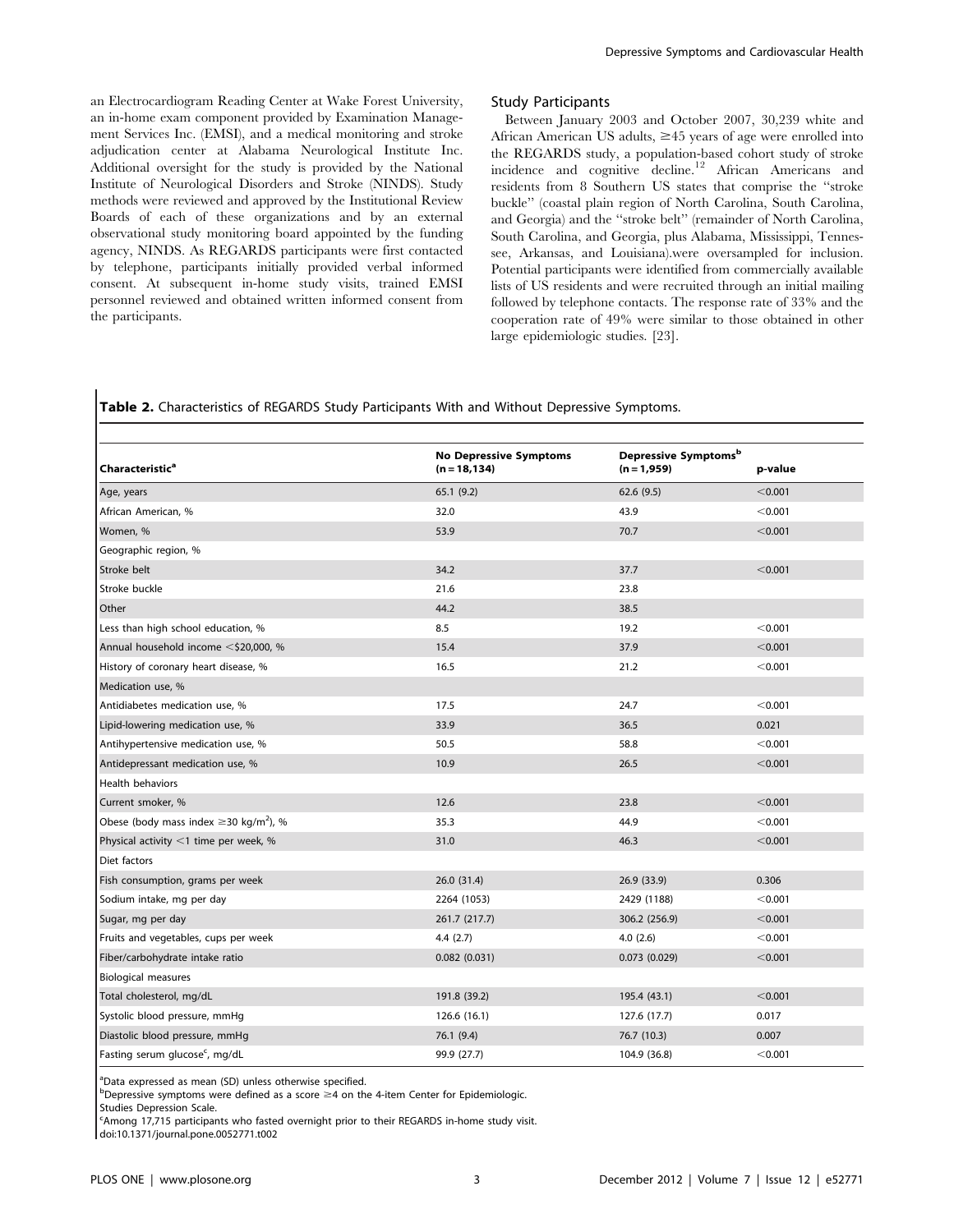# Data Collection

Data were collected via computer-assisted telephone interviews (CATI) and in-home study visits. Data collected using the CATI included sociodemographics, medical history, depressive symptoms, cigarette smoking, and physical activity. Data collected during in-home study visits included a blood sample, electrocardiogram, and pill bottle review to confirm medications. Participants who reported a history of myocardial infarction (MI), coronary revascularization, or evidence of prior MI on the inhome electrocardiogram were classified as having coronary heart disease (CHD). Food intake was assessed by asking participants to self-administer the Block 98 Food Frequency Questionnaire (FFQ) [24,25] and to mail completed forms to the REGARDS coordinating center. Nutrient analysis was conducted by Nutrition-Quest (www.nutritionquest.com).

# Life's Simple 7

Components of the Life's Simple 7 include cigarette smoking, physical activity, diet, BMI, blood pressure, cholesterol and glucose (Table 1).<sup>7</sup> Definitions for the physical activity and glucose components were modified from those proposed by Lloyd-Jones et al. [20] to fit the REGARDS data collection instrument. Specifically, instead of defining ideal physical activity as  $\geq 150$ minutes/week of moderate intensity activity or  $\geq$  70 minutes/week of vigorous activity, participants were asked ''How many times per week do you engage in intense physical activity, enough to work up a sweat?'' and were classified as ideal, intermediate, and poor if they performed intense physical activity  $\geq 4$ , 1 to 3, and 0 times per week, respectively. As not all participants fasted prior to the study visit  $(n = 2,378)$ , the following cut-points for non-fasting glucose were added to the glucose definition to retain the maximum amount of data for the glucose component: ideal  $\leq$ 140 mg/dl; intermediate 140–199 mg/dl or treated to  $\leq$ 140 mg/dl; poor  $\geq$ 200 mg/dl. [26] Smoking status was determined by three questions: ''Have you smoked at least 100 cigarettes in your lifetime?'', ''Do you smoke cigarettes now, even occasionally?'', and ''How old were you when you stopped smoking?" Participants who reported never smoking more than 100 cigarettes in their lifetime or who quit smoking more than 12 months ago were categorized as ideal on the smoking component; participants who had smoked more than 100 cigarettes in their lifetime, but had stopped smoking  $\leq 12$  months ago were categorized as intermediate, and participants who had smoked .100 cigarettes in their lifetime and were actively smoking were categorized as poor. BMI was calculated using height and weight as measured during the in-home study visit. Diet was categorized based on responses to the FFQ. Specifically, diet categorization depended on the number of the following criteria that were met: fish consumption  $\geq$ 2 servings/week, fruit/vegetables  $\geq$ 4.5 cups/ day, sodium intake  $\leq 1500$  mg/day, sugar  $\leq 450$  kcal/week, and fiber/carbohydrate ratio  $>0.1$ . Blood pressure was measured as the average of two systolic and diastolic blood pressure measurements obtained using a standardized protocol. Total cholesterol was measured using an enzymatic reaction.

#### Depressive Symptoms

The 4-item Centers for Epidemiologic Studies of Depression (CESD-4) scale was used to assess depressive symptoms. [27] The scale is comprised of items which assess how many days in the prior week participants felt depressed, felt lonely, had crying spells, and felt sad. Response options for each item include: less than 1 day (0 points), 1–2 days (1 point), 3–4 days (2 points), and 5– 7 days (3 points). Each item is scored individually and then items are summed such that the total score can range from 0 to 12



**Risk factor** 

Figure 1. Distribution of Life's Simple 7 Components as Ideal, Intermediate and Poor Among REGARDS Participants With and Without Elevated Depressive Symptoms<sup>a</sup>. <sup>a</sup>Depressive symptoms were defined as a score  $\geq$ 4 on the 4-item Center for Epidemiologic Studies Depression Scale. doi:10.1371/journal.pone.0052771.g001

points. Participants with a CESD-4 score  $\geq 4$  points were categorized as having depressive symptoms. This cut-point has 79% sensitivity and 86% specificity for identifying clinically significant depressive symptoms as measured by the full 20-item CESD scale (i.e., CESD-20 scores  $\geq 16$ ). [28] Participants were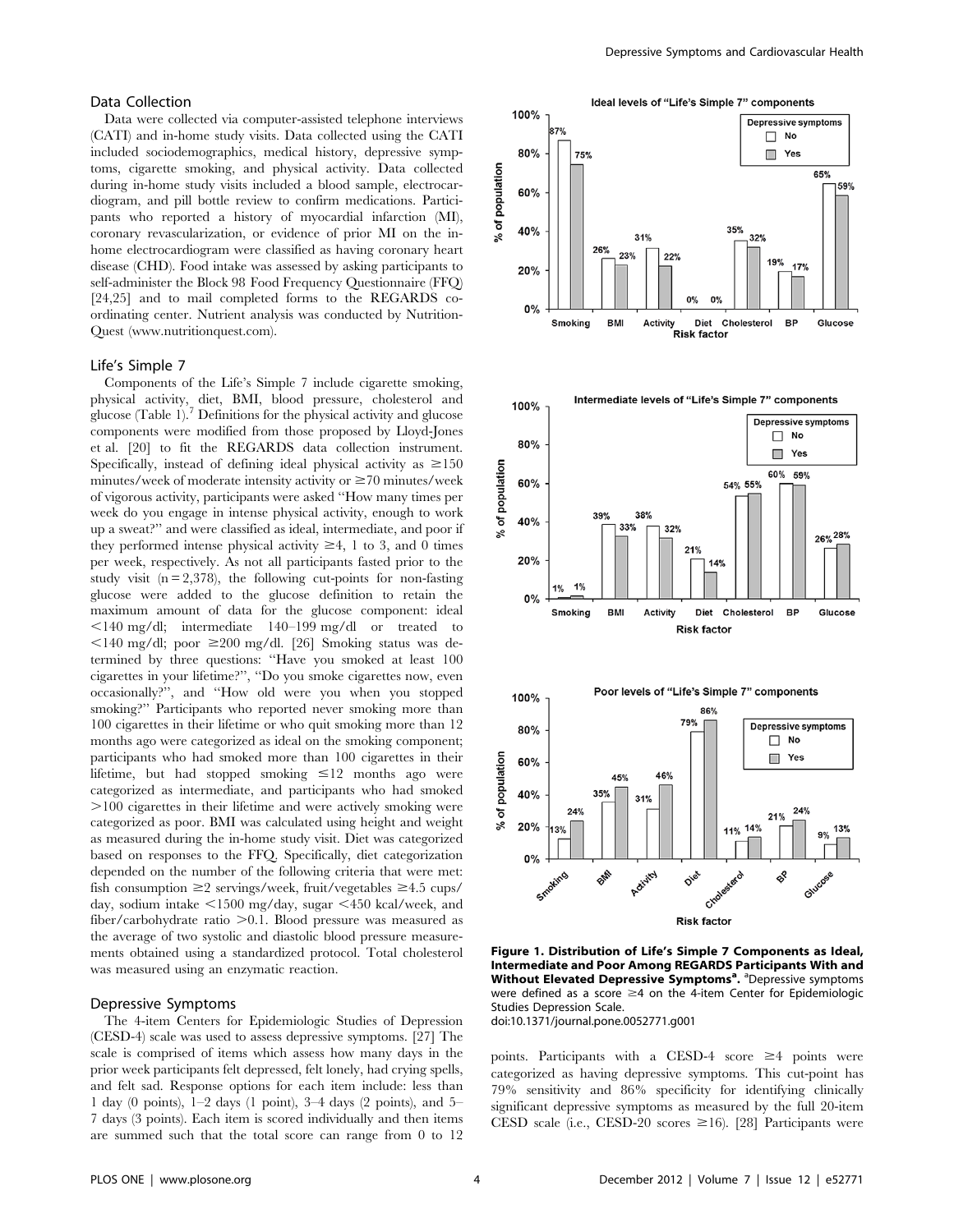

#### Figure 2. Number of Poor Life's Simple 7 Components for REGARDS Study Participants with and without Depressive Symptoms.

doi:10.1371/journal.pone.0052771.g002

also categorized into three groups of increasing depressive symptom severity: minimal depressive symptoms (CESD-4 of  $\leq$ 4); mild-moderate depressive symptoms (CESD-4 of 4 to  $\leq$ 8); and moderate-severe depressive symptoms (CESD-4 of  $\geq$ 8).

#### Statistical Analyses

Participants were excluded from the present analysis if they had missing information on one or more Life's Simple 7 components  $(n = 9.931)$ . The most common component with missing information, accounting for 85% of those excluded, was diet as many participants did not return the FFQ. An additional 215 participants were excluded because they did not complete the CESD-4. After these exclusions, there were 20,093 participants with data for the analyses presented below. Those excluded due to missing information were similar to those included with respect to mean age (65 years) and gender (54% women). Those excluded were more likely to be African American (58%) and to have depressive symptoms (14%).

Demographic and cardiovascular health characteristics were compared for REGARDS study participants with and without depressive symptoms using t-tests and chi-square tests, as appropriate. Prevalence ratios for having an ideal level of each

Life's Simple 7 component in those with compared to those without depressive symptoms were calculated using Poisson regression models with robust standard error estimates. [29] Also, prevalence ratios for having  $\geq 2$ ,  $\geq 3$ ,  $\geq 4$  and  $\geq 5$  ideal components in those with versus without depressive symptoms were calculated. Finally, prevalence ratios for having poor levels of each Life's Simple 7 component were calculated. Prevalence ratios were adjusted for age, race, sex, geographic region of residence, income, and education.

Each Life's Simple 7 component was also assigned a score of 1, 2, or 3 points to represent poor, intermediate, or ideal health, respectively. The assignment to one of these 3 categories was made in accordance with the recommendations of the developers of the Life's Simple 7 (Table 1). The points were summed such that the total Life's Simple 7 score could range from 7 (all components poor) to 21 (all components ideal). Additionally, sub-scores were summed separately for the 4 health behaviors and the 3 biological measures. T-tests were used to compare total Life Simple 7 scores and sub-scores among individuals with and without depressive symptoms. Additionally, mean differences in these scores were compared between individuals with and without depressive symptoms after adjustment for age, race, sex, geographic region of residence, education and income using linear regression models. To determine if a graded association was present between severity of depressive symptoms and Life's Simple 7 scores, adjusted differences in the scores were calculated for participants with CESD-4 scores of  $\leq 4$ , 4 to  $\leq 8$  and  $\geq 8$ . To determine whether antidepressant use influenced Life's Simple 7 scores, Life's Simple 7 scores were compared among participants taking and not taking antidepressants. Finally, to test whether the association between depressive symptoms and Life's Simple 7 scores differed by CHD status a multiplicative interaction term (CHD \* depressive symptoms) was included in the model. Analyses were conducted using SAS 9.2 (SAS Institute, Cary, NC).

# Results

# Participant Characteristics

Participants in this analysis had a mean age of 65 years, 56% were women, and 33% were African American. The prevalence of participants with elevated depressive symptoms in the sample was 9.8%. Compared to those without depressive symptoms, participants with depressive symptoms were younger, more likely to be women, and more likely to be African American, live in the

Table 3. Adjusted Prevalence Ratios for Poor Levels of Life's Simple 7 Components for Participants With Compared to those Without Depressive Symptoms\*.

| Life's Simple 7 Component at Poor Level                            | <b>Prevalence Ratios</b><br>(95% Confidence Interval) | P-Value |
|--------------------------------------------------------------------|-------------------------------------------------------|---------|
| Smoking (Current)                                                  | $1.41(1.29-1.55)$                                     | < 0.001 |
| Physical Activity (none)                                           | $1.38(1.31 - 1.46)$                                   | < 0.001 |
| Diet $(<$ 2 out of 5 healthy diet criteria)                        | $1.08(1.06 - 1.10)$                                   | < 0.001 |
| Body mass index (BMI) (BMI $\geq$ 30 kg/m <sup>2</sup> )           | $1.09(1.04 - 1.15)$                                   | 0.001   |
| Cholesterol ( $\geq$ 240 mg/dL)                                    | $1.05(0.93 - 1.18)$                                   | 0.436   |
| Blood pressure (systolic/diastolic $\geq$ 140/ $\geq$ 80 mmHg)     | $1.11(1.02 - 1.11)$                                   | 0.012   |
| Glucose (fasting $\geq$ 126 mg/dL or non-fasting $\geq$ 200 mg/dL) | $1.24(1.09-1.41)$                                     | < 0.001 |

\*Prevalence ratios are for having poor levels versus intermediate or ideal levels of Life's Simple 7 components comparing those with versus those without depressive symptoms. Prevalence ratios are adjusted for age, race, sex, geographic region of residence, education and income. Depressive symptoms are defined as a score  $\geq 4$  on the 4-item Center for Epidemiologic Studies Depression Scale.

doi:10.1371/journal.pone.0052771.t003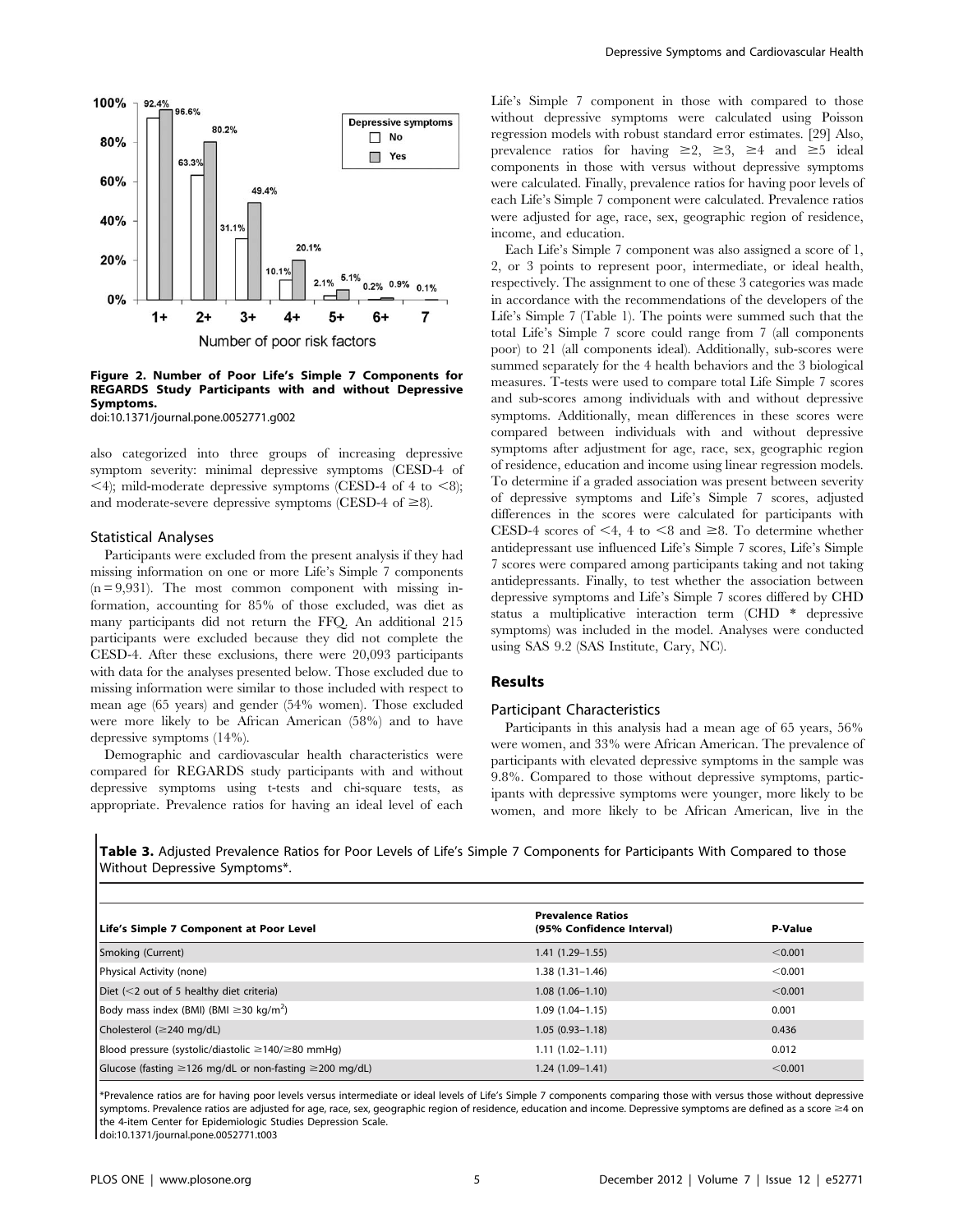Table 4. Life's Simple 7 Total Score, and Health Behavior and Biological Factor Subscores and Adjusted Differences in Scores Among Participants With Versus Without Depressive Symptoms.

| Scale                                             | <b>No Depressive Symptoms</b><br>$(n = 18, 134)$ | Depressive Symptoms <sup>b</sup><br>$(n = 1,959)$ | P-Value |
|---------------------------------------------------|--------------------------------------------------|---------------------------------------------------|---------|
| Life's Simple 7 Scale (7-Item; 7-21 points)       |                                                  |                                                   |         |
| Total Score, mean (SD)                            | 14.6(2.0)                                        | 13.7(2.1)                                         | < 0.001 |
| Adjusted difference <sup>a</sup> , mean (SE)      | $0$ (ref)                                        | $-0.63(0.05)$                                     | < 0.001 |
| Health Behavior Subscale (4-Item; 4-12 points)    |                                                  |                                                   |         |
| Subscore, mean (SD)                               | 7.9(1.4)                                         | 7.2(1.4)                                          | < 0.001 |
| Adjusted difference, mean (SE)                    | $0$ (ref)                                        | $-0.47(0.03)$                                     | < 0.001 |
| Biological Measures Subscale (3-Item; 3-9 points) |                                                  |                                                   |         |
| Subscore, mean (SD)                               | 6.8(1.2)                                         | 6.6(1.3)                                          | < 0.001 |
| Adjusted difference <sup>†</sup> , mean (SE)      | $0$ (ref)                                        | $-0.15(0.03)$                                     | < 0.001 |

Abbreviations: SD, standard deviation; SE, standard error.

<sup>a</sup>Scores were adjusted for age, race, sex, geographic region of residence, education, and income.

 $b$ Depressive symptoms were defined as a score  $\geq 4$  on the 4-item Center for Epidemiologic.

Studies Depression Scale.

doi:10.1371/journal.pone.0052771.t004

"stroke belt" or "stroke buckle", have less than high school education, and have a household income  $\leq$ \$20,000 per year (Table 2). Additionally, those with depressive symptoms were more likely to be taking medications for hyperlipidemia, diabetes, and hypertension, and they had a higher prevalence of CHD (Table 2).

# Depressive Symptoms and Cardiovascular Health

Participants with depressive symptoms were more likely to have poor levels of each component (Figure 1) and these differences were significant for each component other than cholesterol on adjusted comparisons (Table 3). These associations were strongest for smoking and physical activity; participants with elevated depressive symptoms were 41% more likely to be active smokers and 38% more likely to not be performing any intense physical activity. Participants with depressive symptoms were also more likely to have multiple Life's Simple 7 components in the poor range (Figure 2). Conversely, participants with depressive symptoms were less likely to have ideal levels of each component in unadjusted comparisons (Figure 1). These differences were significant  $(p<0.05)$  after adjustment for each component other than diet and BMI with adjusted prevalence ratios (95% CI) ranging from 0.76 (0.70–0.83) for ideal physical activity to 0.93 (0.89–0.97) for glucose. Of note, no participants met the ideal criteria for diet.

Participants with depressive symptoms had lower scores (i.e., worse cardiovascular health) on the total Life's Simple 7 and on the health behavior and biological measures sub-scales (Table 4). Also, there was a graded association between increasing depressive symptom severity and lower Life's Simple 7 scores (Table 5).

There was a larger difference in scores between participants with and without depressive symptoms on the health behavior subscales than on the biological sub-scales. This difference was larger than could be expected solely as a result of their being one fewer item on the biological sub-scale. The finding was more prominent when comparing those with more severe depressive symptoms  $(CESD-4\geq8)$  to those without depressive symptoms  $(CESD-4\leq4)$ . For this comparison, there was a 1 point difference between depressed and non-depressed participants on the health behavior sub-scale as compared to only a 0.4 point difference on the biological measure sub-scale (Table 5).

| <b>Scale</b>                                      | CESD < 4<br>$(n = 18, 134)$ | CESD 4 to $<$ 8<br>$(n = 1, 521)$ | $CESD \geq 8$<br>$(n = 438)$ |  |
|---------------------------------------------------|-----------------------------|-----------------------------------|------------------------------|--|
| Life's Simple 7 Scale (7-Item; 7-21 points)       |                             |                                   |                              |  |
| Total Score, mean (SD)                            | 14.6(2.0)                   | 13.9(2.1)                         | 13.3(2.1)                    |  |
| Adjusted difference <sup>a</sup> , mean (SE)      | $0$ (ref)                   | $-0.54(0.05)$                     | $-0.95(0.10)$                |  |
| Health Behavior Subscale (4-Item; 4-12 points)    |                             |                                   |                              |  |
| Subscore, mean (SD)                               | 7.9(1.4)                    | 7.3(1.4)                          | 6.9(1.4)                     |  |
| Adjusted difference <sup>a</sup> , mean (SE)      | $0$ (ref)                   | $-0.42(0.04)$                     | $-0.66(0.07)$                |  |
| Biological Measures Subscale (3-Item; 3-9 points) |                             |                                   |                              |  |
| Subscore, mean (SD)                               | 6.8(1.2)                    | 6.6(1.3)                          | 6.4(1.3)                     |  |
| Adjusted difference <sup>a</sup> mean (SE)        | $0$ (ref)                   | $-0.12(0.03)$                     | $-0.28(0.06)$                |  |

Table 5. Graded Association Between Life's Simple 7 Total Score and Subscores According to Depressive Symptom Severity.

Abbreviations: CESD, 4-item Center for Epidemiologic Studies Depression Scale; SD, standard deviation; SE, standard error. <sup>a</sup>Scores were adjusted for age, race, sex, geographic region of residence, education, and income. doi:10.1371/journal.pone.0052771.t005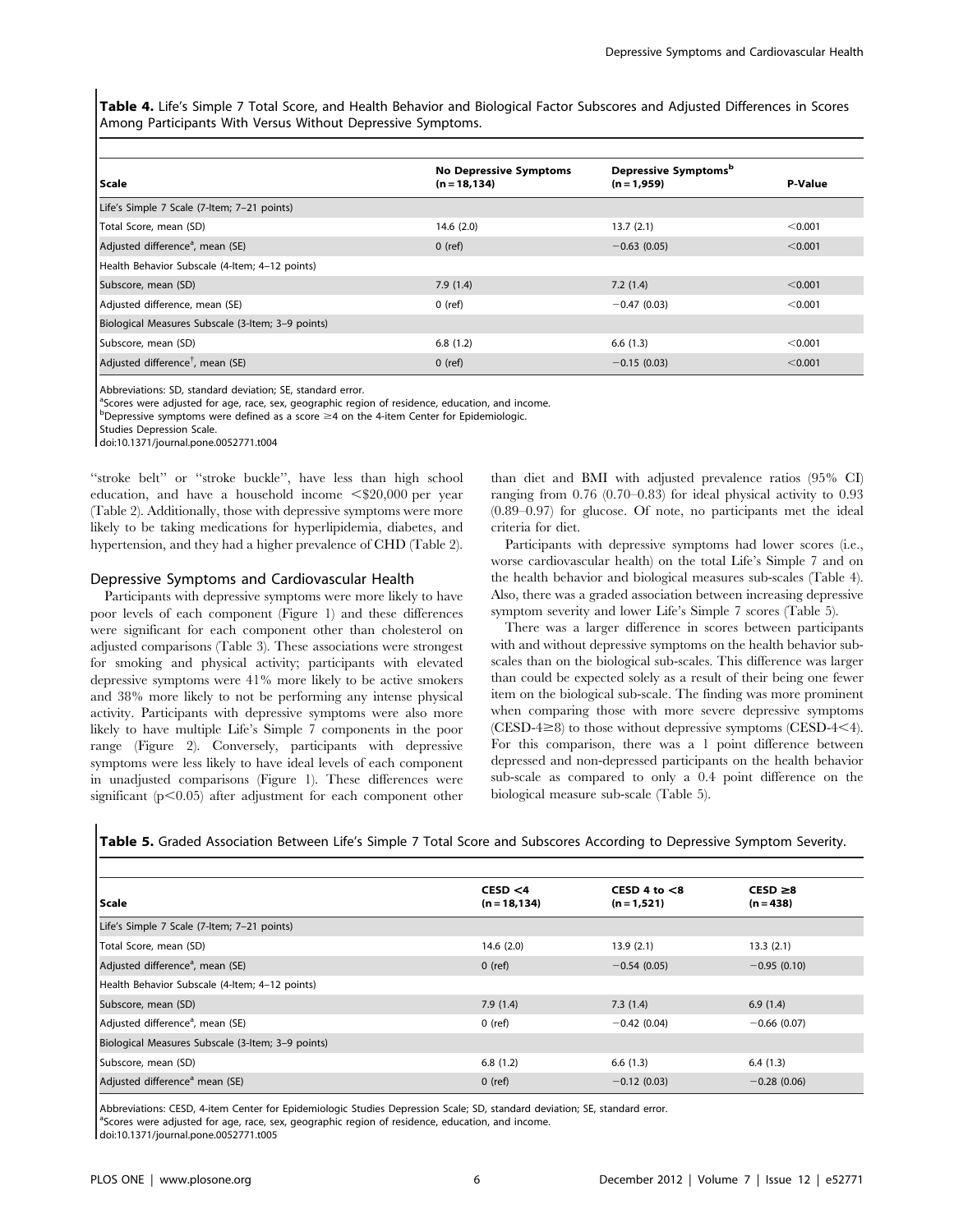# Sensitivity Analyses

Depressive symptoms were associated with lower Life's Simple 7 scores irrespective of whether participants were taking antidepressant medications. In the subgroup of participants with depressive symptoms, those taking antidepressants had lower Life's Simple 7 scores than those not taking antidepressants (13.3 points versus 13.9 points, respectively;  $p<0.001$ ). Similarly, in the subgroup of participants without depressive symptoms, those who were taking antidepressants had lower Life's Simple 7 scores (14.2 points versus 14.7 points;  $p<0.001$ ).

Finally, depressive symptoms were associated with lower Life's Simple 7 scores in both those with and without pre-existing CHD. The adjusted difference in Life's Simple 7 score between those with and without depressive symptoms among those with CHD was  $-0.83$  (SD 0.11) as compared to  $-0.68$  (SD 0.05) among those without CHD (p-value for interaction  $= 0.056$ ).

#### **Discussion**

The current analyses demonstrate a strong and graded association between depressive symptoms and worse cardiovascular health as measured by the AHA's Life's Simple 7. These associations were present for the total Life's Simple 7 score and for having poor and ideal levels of the majority of the individual components of the metric that represent health behaviors (i.e., cigarette smoking, physical activity) and biological measures of cardiovascular health other than cholesterol (i.e., blood pressure and glucose).

Depressive symptoms were associated with worse levels on both behavioral and biological components of the Life's Simple 7. The strongest associations were present for smoking and physical activity: those with depressive symptoms were about 41% more likely to be active smokers and to be 38% more likely to forego regular intense physical activity. In contrast, those with depressive symptoms were not more likely to have poor levels of total cholesterol and were only modestly more likely to have poor levels of blood pressure and glucose (24% and 11%, respectively). While a direct comparison between sub-scores summarizing biological and behavioral components should be made with caution given the differing number of items in each sub-score, the finding of a stronger relationship between depressive symptoms and health behavior is consistent with prior studies showing that the impact of psychological distress on cardiovascular risk is more strongly associated with behavioral factors than biological ones. [30,31 Our study extends these finding by comprehensively assessing these relationships in a large, diverse, population-based sample.

Depressive symptoms were common in the REGARDS population; the 9.8% prevalence in REGARDS is similar to the 9% prevalence of combined major or ''other'' depression measured among adults  $\geq 45$  years old in a recent survey of the US population using a different depression measure. [32] Accordingly, the impact of depressive symptoms on cardiovascular health extends to a sizable portion of the population.

The association between depressive symptoms and Life's Simple 7 score was present in participants with and without preexisting CHD. This is consistent with prior literature showing that depressed patients have lower adherence to recommended health behaviors before and after incident cardiac events. [8,33] Hence, it will be important to consider the impact of depressive symptoms on adherence for both primary and secondary cardiovascular prevention.

The use of antidepressants was associated with lower Life's Simple 7 scores (i.e., worse cardiovascular health) among participants with depressive symptoms. The presence of depressive symptoms despite taking antidepressant medications may be indicative of treatment-resistant depression. [34] Accordingly, our results suggest that treatment-resistant depression may be an important marker of poor cardiovascular health, and individuals with this condition may represent a vulnerable group in especially high need of interventions to improve their cardiovascular health. An alternative hypothesis is that antidepressant medications may exert direct adverse effects on health behaviors and biological factors. For example, some antidepressants have been associated with weight gain [35] and blood pressure changes. [36] Additional research into the potentially adverse cardiovascular effects of antidepressants is warranted.

There are several limitations to the current analysis. The crosssectional and observational nature of these data prevent us from ascribing causal attributions to depressive symptoms on cardiovascular health. The CESD-4 measures depressive symptoms rather than clinical depression and the extrapolation of our results to patients with clinical depression must be made with caution. Nevertheless, elevated scores on the CESD-4 have been validated as a proxy for clinical depression [27] and the prevalence of depressive symptoms by the CESD-4 in our sample was similar to the prevalence of depression measured in another population sample using a different scale. [32] Approximately one-third of participants were not included due to missing data on the Life's Simple 7. As participants with missing data were more likely to have depressive symptoms, we may have underestimated the true prevalence of depressive symptoms in this cohort. Further, we had insufficient information to precisely replicate Life's Simple 7 metrics for physical activity and glucose. Antidepressants may have been prescribed for indications other than depression, limiting the interpretability of the association between antidepressant use and Life's Simple 7 scores. Finally, REGARDS recruitment oversampled individuals who were African American or lived in the stroke belt and participants. Nevertheless, our main results were adjusted for geographic region and race.

#### Implications

Our analysis showing worse cardiovascular health according to the Life's Simple 7 metric amongst those with depressive symptoms highlights that depressed individuals are a vulnerable group in need of special consideration to attain optimal cardiovascular health on both health behaviors and biological risks markers. Given the high prevalence of elevated depressive symptoms in the population, public health efforts to achieve the AHA 2020 goals of improving cardiovascular health by 20% by 2020 will need to consider approaches to screen for and provide behavior modification for depressed individuals. Enhanced depression care alone has not consistently resulted in significant improvements in cardiovascular health behaviors or risk factor control even when depression was reduced. [37,38] However, enhanced depression care that is paired with treatment to reach biological factor goals using a collaborative care approach has been successful at improving risk factor control in at least one major study. [39,40] Additional research is needed to identify the best approaches to achieve ideal cardiovascular health in depressed individuals.

# Acknowledgments

The authors thank the other investigators, the staff, and the participants of the REGARDS study for their valuable contributions. A full list of participating REGARDS investigators and institutions can be found at http://www.regardsstudy.org.